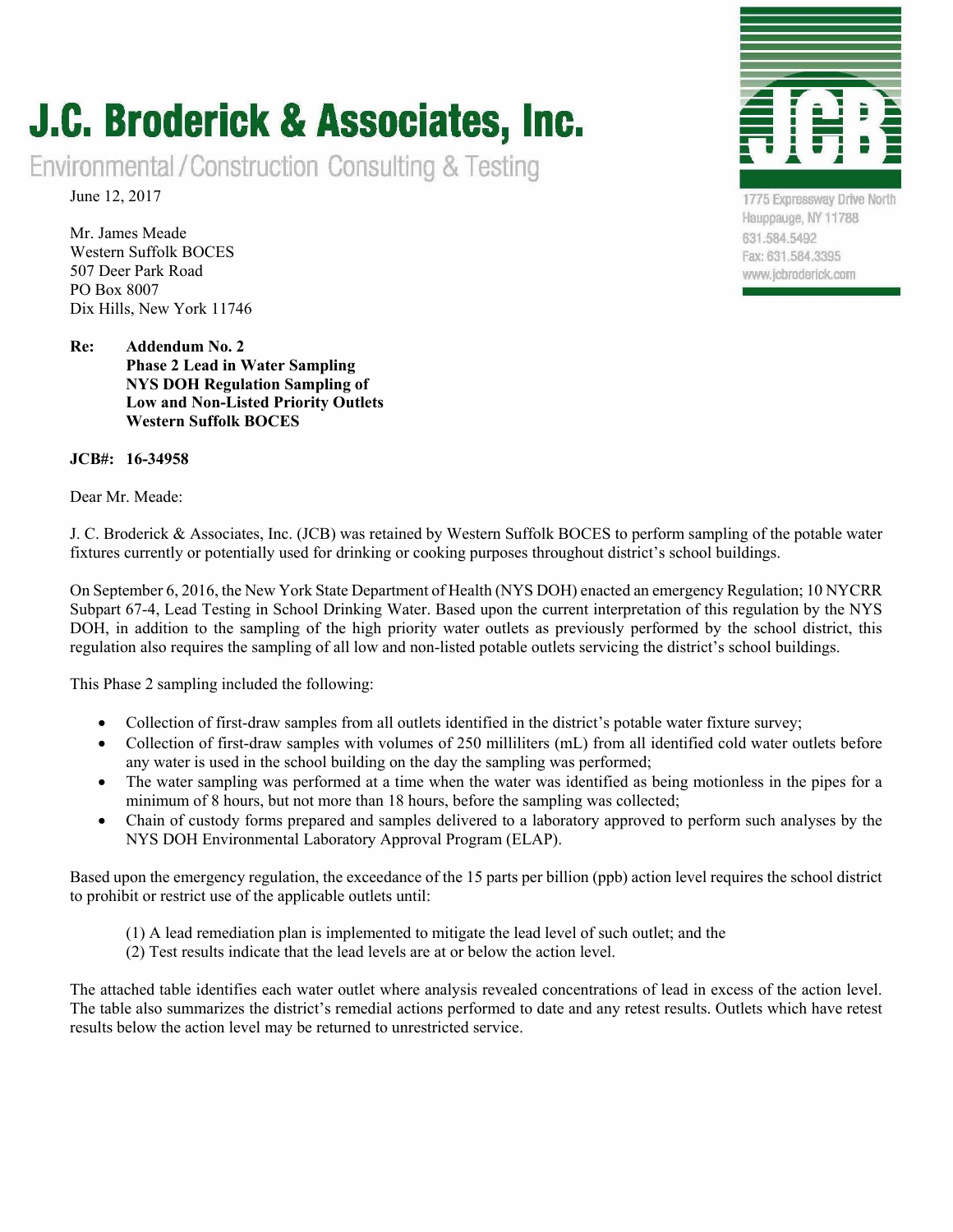NYS DOH Regulation 10 NYCRR Subpart 67-4, Lead Testing in School Drinking Water District Wide

If you need any further assistance, please feel free to contact our office.

Sincerely,

Worth

Edward McGuire US EPA Lead Risk Assessor Certification No. NY-1-19041-2

Malcolm Barkan NYS Professional Engineer License No. 044277



I contributed by sustaining as member analytics of residents to constant on the constal fact

 $\alpha$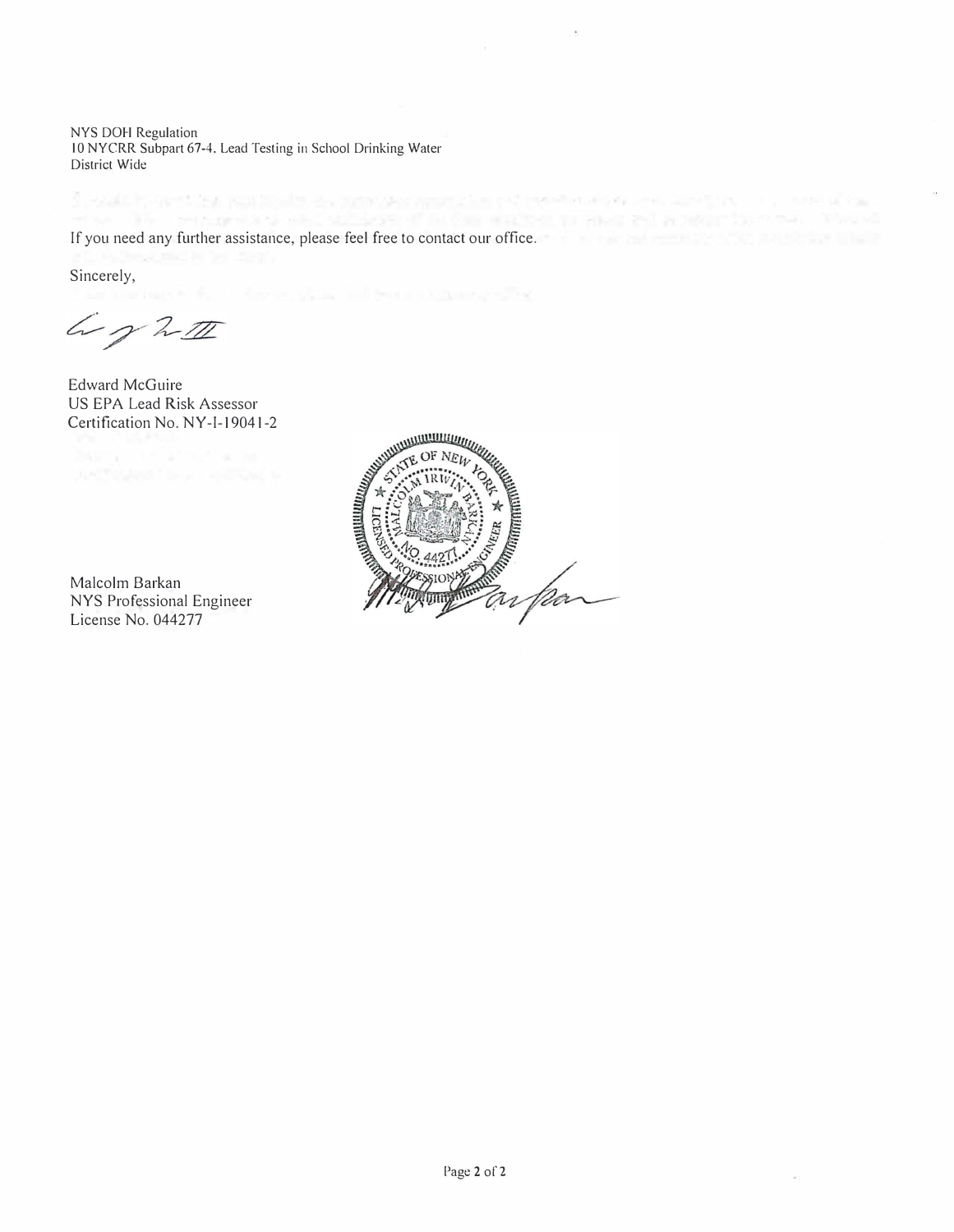# Attachment 1

# Summary of Sampling Results

#### **J.C. Broderick & Associates, Inc.**

*Environmental Consulting & Testing*  **1775 Expressway Drive North Hauppauge, New York 11788 631.584.5492 fax 631.584.3395** 

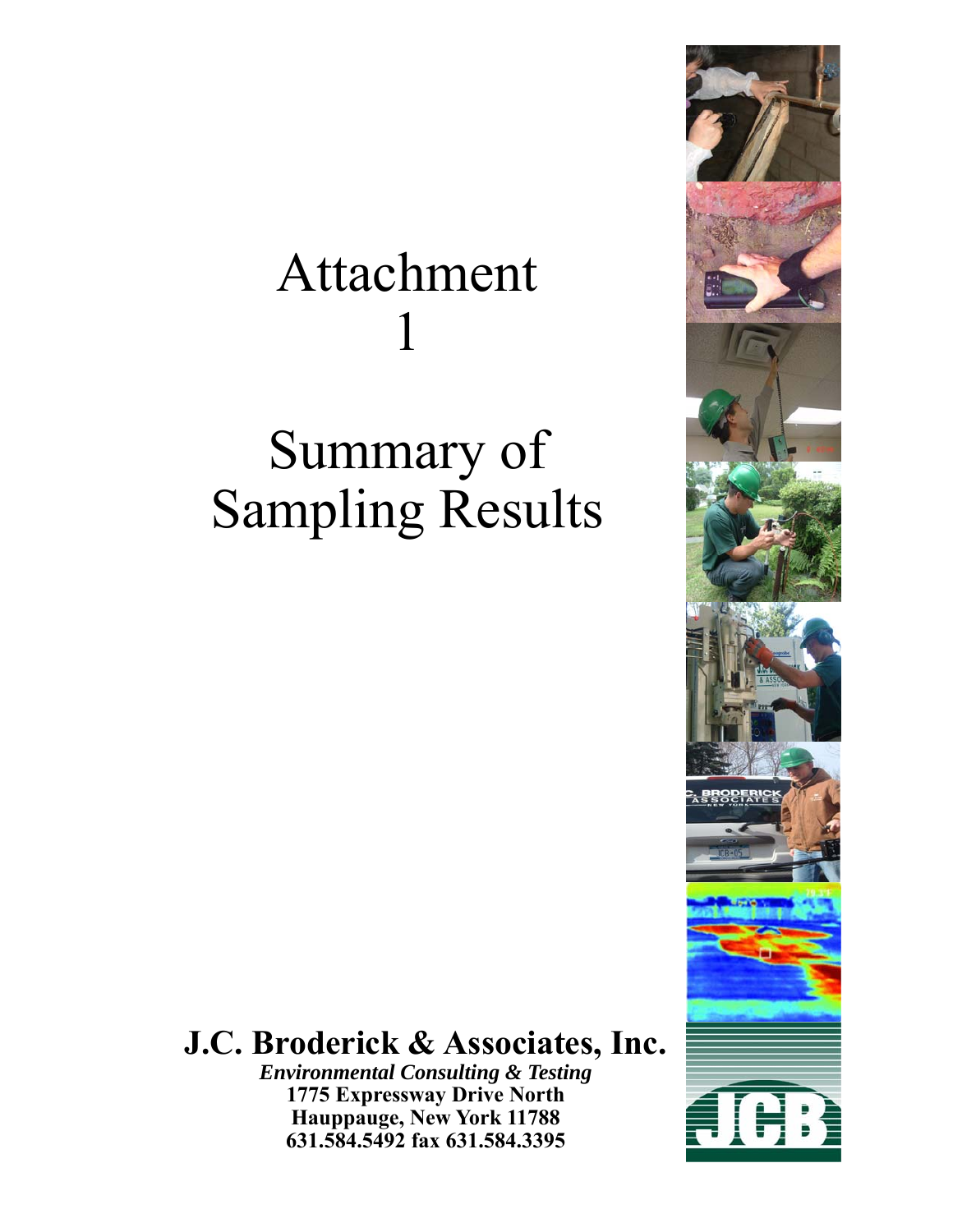| <b>Western Suffolk BOCES</b><br>JCB#: 16-34958    |                      |                                                                                                       |                                        |  |
|---------------------------------------------------|----------------------|-------------------------------------------------------------------------------------------------------|----------------------------------------|--|
| <b>School Building</b>                            | <b>Water Outlets</b> | <b>Locations Exceeding NYS DOH Action Level of 15 ppb</b>                                             | <b>Status</b>                          |  |
|                                                   | <b>Sampled</b>       |                                                                                                       |                                        |  |
| <b>JEA Alternative</b>                            | 75                   | Map Location 6: Fountain in Classroom 112                                                             | Retested Below AL-12.16.16 (10.6 ppb)  |  |
| Program                                           |                      | Map Location 10: Fountain in Hallway by Room 108                                                      | Removed from Service<br>2.             |  |
|                                                   |                      | Map Location 13: Faucet in Room 109 (24/ND)                                                           | Removed from Service                   |  |
|                                                   |                      | Map Location 17: Faucet in Room 115 (24.6/ND)                                                         | Removed from Service                   |  |
|                                                   |                      | <b>Map Location 23: Faucet in Room 116 (26.3/3.41)</b>                                                | Removed from Service                   |  |
|                                                   |                      | Map Location 26: Faucet in Room 210 Bathroom (23.3/9.77)<br>6.                                        | Removed from Service                   |  |
|                                                   |                      | Map Location 27: Faucet in Room 209A Bathroom (22.4/20.2)                                             | Removed from Service                   |  |
|                                                   |                      | 8.<br>Map Location 32: Slop Sink in Custodial Closet Room 104A (587/6.48)                             | <b>Access Restricted</b><br>8.         |  |
|                                                   |                      | 9.<br><b>Map Location 27:</b> Faucet in Room 103 Bathroom (36.3/8.22)                                 | 9.<br>Removed from Service             |  |
|                                                   |                      | 10. Map Location 38: Faucet in Room 108 Bathroom (20.3/12)                                            | 10. Removed from Service               |  |
|                                                   |                      | 11. Map Location 43: Faucet in Teacher's Bathroom Room 114B (22/32.5)                                 | 11. Removed from Service               |  |
|                                                   |                      | 12. Map Location 44: Slop Sink in Custodial Closet Room 114A (94.7/ND)                                | 12. Access Restricted                  |  |
|                                                   |                      | 13. Map Location 51: Hand Wash Sink in Kitchen (15.4/ND)                                              | 13. Placarded for Non-Drinking         |  |
|                                                   |                      | 14. Map Location 57: Slop Sink in Custodial Closet by Room 200C (155/1.03)                            | 14. Access Restricted                  |  |
|                                                   |                      | 15. Map Location 58: Faucet in Men's Bathroom by Room 200C-First Sink Clockwise Upon Entry (89/4.37)  | 15. Removed from Service               |  |
|                                                   |                      | 16. Map Location 62: Faucet in Room 200C Bathroom (19.8/4.36)                                         | 16. Removed from Service               |  |
| James E. Allen                                    | 80                   | Map Location 2: Fountain in Teacher Computer Center (16)                                              | Removed from Service                   |  |
| <b>Elementary School</b>                          |                      | Map Location 6: Water Cooler in Hallway by Classroom 312 (150)                                        | Removed from Service                   |  |
|                                                   |                      | Map Location 11: Faucet in Reception Office (36/13)                                                   | Removed from Service                   |  |
|                                                   |                      | Map Location 15: Faucet in Room 409 (27/2)<br>4                                                       | Removed from Service<br>4.             |  |
|                                                   |                      | Map Location 29: Sink in Nurse's Office (16)                                                          | .5.<br>Removed from Service            |  |
|                                                   |                      | Map Location 31: Water Cooler in Hallway by Nurse's Office (72)<br>6.                                 | Removed from Service<br>6.             |  |
|                                                   |                      | Map Location 32: Faucet in Gym Office (28/18)                                                         | Removed from Service                   |  |
|                                                   |                      | Map Location 69: Hand Wash Sink in Storage Room 611 (27.2/ND)<br>8.                                   | Placarded for Non-Drinking<br>8.       |  |
|                                                   |                      |                                                                                                       |                                        |  |
| James E. Allen Jr/Sr.                             | 102                  | Map Location 11: Faucet in Nurse's Office (15)                                                        | Retested Below AL-12.14.16 (3.39 ppb)  |  |
| <b>High School</b>                                |                      | Map Location 13: Fountain in Hallway by Room 540 (17)                                                 | Removed from Service                   |  |
|                                                   |                      | Map Location 14: Fountain in Hallway by Room 529 (35/37)                                              | Removed from Service                   |  |
|                                                   |                      | Map Location 15: Fountain in Hallway by Stage (35/16)                                                 | Removed from Service                   |  |
|                                                   |                      | Map Location 16: Fountain in Hallway by Room 520 (91/72)                                              | Retested Below AL-12.14.16 (13.1 ppb)  |  |
|                                                   |                      | <b>Map Location 38:</b> Faucet in Room 206 (62.8/1.16)<br>6.                                          | Removed from Service<br>6.             |  |
|                                                   |                      | Map Location 44: Faucet in Room 136 (369/4.53)                                                        | Removed from Service                   |  |
|                                                   |                      | <b>Map Location 53:</b> Faucet in Room $310(44.2/3.02)$                                               | <b>Access Restricted</b><br>-8.        |  |
|                                                   |                      | $\Omega$<br><b>Map Location 102:</b> Faucet in Room 403 (497/75.5)                                    | Removed from Service                   |  |
|                                                   |                      | 10. Map Location 106: Faucet in Room 408 (16.1/28.4)                                                  | 10. Removed from Service               |  |
|                                                   |                      | 11. Map Location 125: Faucet in Kitchen (24.9/ND)                                                     | 11. Removed from Service               |  |
| <b>Wilson Tech Dix Hills</b>                      | 47                   | Map Location 1: Service Connector in Hot Box by Exterior of Building (363/2.6)                        | No Remediation Required                |  |
| <b>Building A</b>                                 |                      | Map Location 16: Faucet in Kitchen in Room 106 (58/8)<br>2.                                           | Removed from Service<br>2.             |  |
|                                                   |                      | Map Location 17: Faucet in Faculty Room 107 (33/26)<br>3.                                             | Removed from Service<br>3.             |  |
|                                                   |                      |                                                                                                       |                                        |  |
|                                                   |                      |                                                                                                       |                                        |  |
|                                                   |                      |                                                                                                       |                                        |  |
| <b>Wilson Tech Dix Hills</b><br><b>Building B</b> | 46                   | Map Location 13: Faucet in Classroom B2 Kitchen (43/2)                                                | Removed from Service                   |  |
|                                                   |                      | Map Location 14: Service Connector in Boiler Room (21/46)                                             | No Remediation Required                |  |
|                                                   |                      | Map Location 20: Spray Nozzle for Food Prep Wok (29.6/2.6)<br>3                                       | Placarded for Non-Drinking             |  |
|                                                   |                      | Map Location 30: Spray Nozzle in Kitchen by Cafeteria (19.2/3.1)<br>4.                                | Placarded for Non-Drinking             |  |
| <b>Wilson Tech Dix Hills</b>                      | 66                   | Map Location 1: Service Connector in Boiler Room Outside of Building (3/32)                           | No Remediation Required                |  |
| <b>Building C</b>                                 |                      | Map Location 13: Slop Sink in Custodial Closet by Room 16 (27.8/1.1)<br>2.                            | <b>Access Restricted</b>               |  |
|                                                   |                      | Map Location 30: Faucet in Women's Bathroom by Lab 2-Third Sink Clockwise Upon Entry (25.2/4.1)<br>3. | Removed from Service                   |  |
|                                                   |                      | Map Location 54: Nurse's Sink in Room 206 (16.4/2.8)<br>4.                                            | Removed from Service<br>$\overline{4}$ |  |
|                                                   |                      | <b>Map Location 61:</b> Nurse's Sink in Room 205 (17.3/5)<br>5.                                       | Removed from Service                   |  |